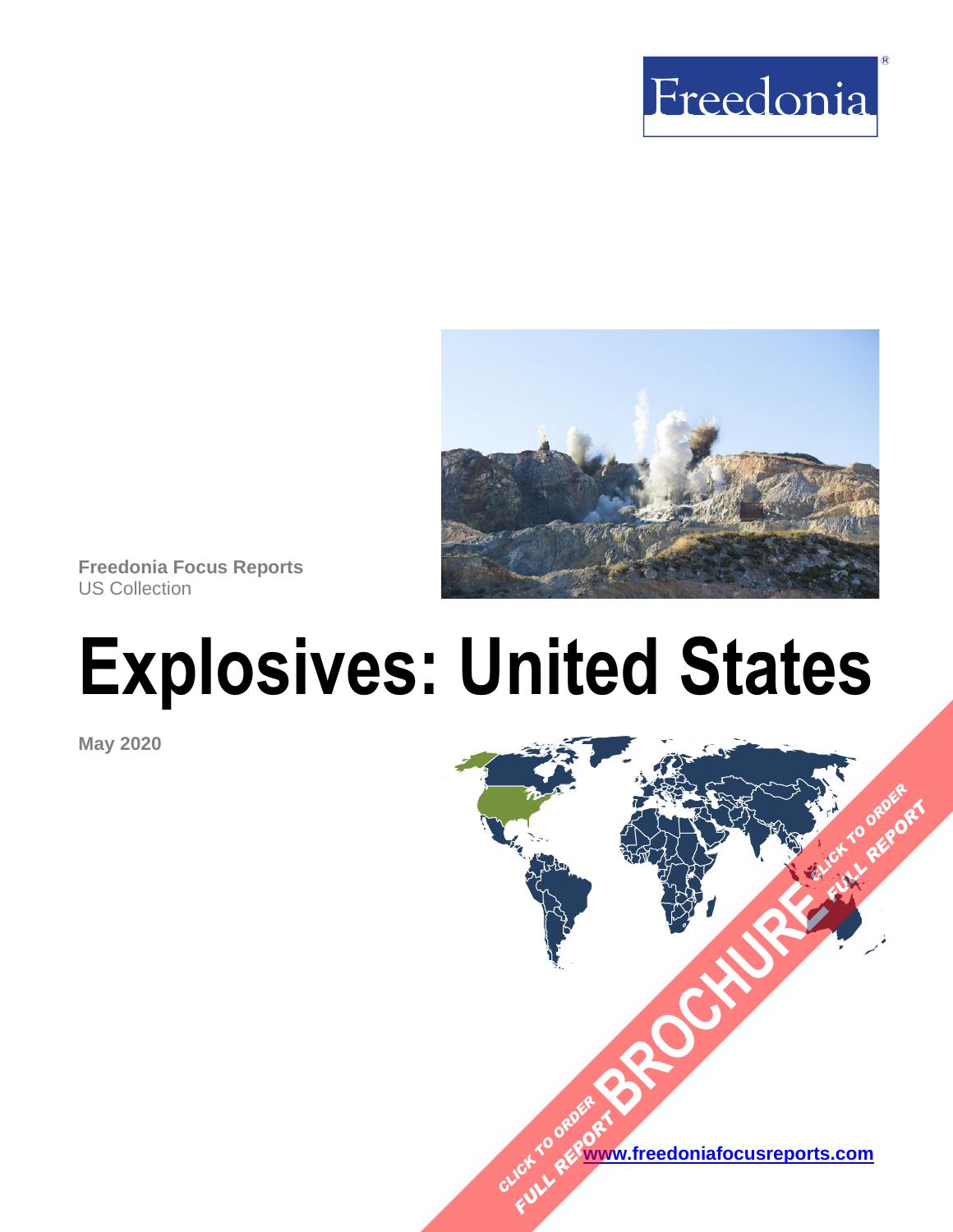# **Table of Contents**

| 1. Highlights                          | 3              |
|----------------------------------------|----------------|
| 2. Market Environment                  | 4              |
| <b>Historical Trends</b>               | 4              |
| Key Economic Indicators                | 6              |
| Trade                                  | $\overline{7}$ |
| Technology                             | 10             |
| Environmental & Regulatory Factors     | 11             |
| 3. Segmentation & Forecasts            | 12             |
| Products                               | 12             |
| <b>Blasting Agents &amp; Oxidizers</b> | 14             |
| <b>High Explosives</b>                 | 14             |
| Markets                                | 17             |
| <b>Coal Mining</b>                     | 18             |
| <b>Construction Work</b>               | 19             |
| Quarrying & Nonmetal Mining            | 20             |
| <b>Metal Mining</b>                    | 22             |
| <b>Other Markets</b>                   | 23             |
| 4. Industry Structure                  | 25             |
| <b>Industry Characteristics</b>        | 25             |
| <b>Market Leaders</b>                  | 26             |
| Orica                                  | 26             |
| <b>Incitec Pivot</b>                   | 27             |
| <b>DMC Global</b>                      | 27             |
| 5. About This Report                   | 29             |
| Scope                                  | 29             |
| Sources                                | 29             |
| <b>Industry Codes</b>                  | 30             |
| Freedonia Methodology                  | 30             |
| Resources                              | 32             |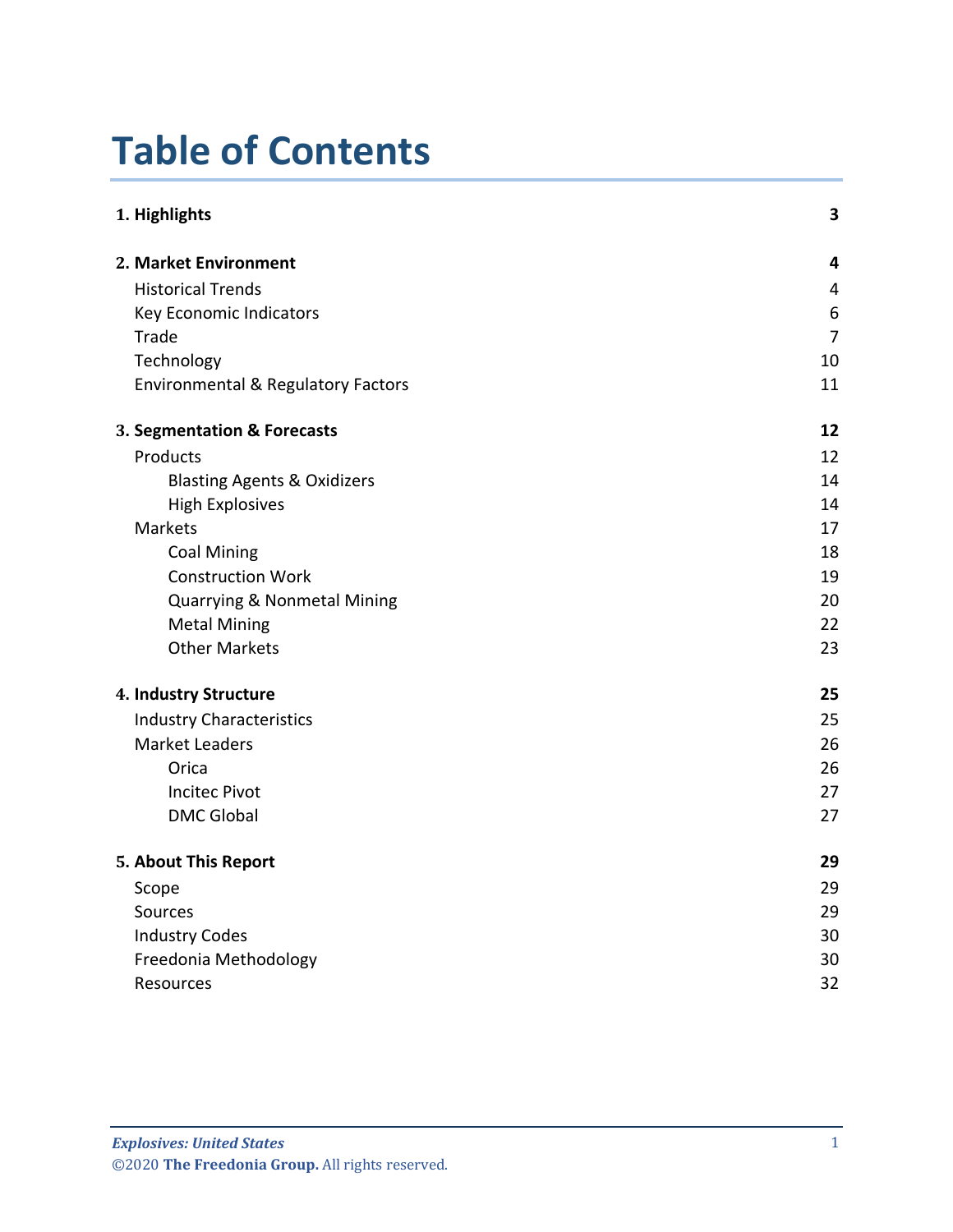# **List of Tables & Figures**

| Figure 1   Key Trends in US Explosives Demand, 2019 - 2024                       | 3              |
|----------------------------------------------------------------------------------|----------------|
| Figure 2   US Explosives Demand Trends, 2009 - 2019                              | 4              |
| Figure 3   US Explosives Demand Trends, 2009 - 2019                              | 5              |
| Table 1   Key Indicators for US Explosives Demand, 2009 - 2024                   | 6              |
| Figure 4   US Explosives Trade, $2009 - 2019$ (000 m tons)                       | $\overline{7}$ |
| Table 2   US Explosives Trade, 2009 - 2019 (000 m tons)                          | $\overline{7}$ |
| Figure 5   US Explosives Imports by Country, 2009 - 2019 (US\$ mil)              | 8              |
| Table 3   US Explosives Imports by Country, 2009 - 2019 (US\$ mil)               | 8              |
| Figure 6   US Explosives Exports by Country, 2009 - 2019 (US\$ mil)              | 9              |
| Table 4   US Explosives Exports by Country, 2009 - 2019 (US\$ mil)               | 9              |
| Figure 7   US Explosives Demand by Product, 2009 - 2024 (000 m tons)             | 12             |
| Table 5   US Explosives Demand by Product, 2009 - 2024 (000 m tons)              | 12             |
| Figure 8   US Explosives Demand & Shipments, 2009 - 2024 (US\$ mil)              | 13             |
| Table 6   US Explosives Demand & Shipments, 2009 - 2024 (US\$ mil)               | 13             |
| Figure 9   US Explosives Demand by Product, 2009 - 2024 (%)                      | 15             |
| Figure 10   US Explosives Demand by Market, 2009 - 2024 (000 m tons)             | 17             |
| Table 7   US Explosives Demand by Market, 2009 - 2024 (000 m tons)               | 17             |
| Figure 11   US Coal Mining Explosives Demand w/ Coal Handled, 2009 - 2024        | 18             |
| Figure 12   US Construction Work Explosives Demand w/ Construction Expenditures, |                |
| $2009 - 2024$                                                                    | 20             |
| Figure 13   US Quarrying & Nonmetal Mining Explosive Demand w/ Mineral Ore &     |                |
| Waste Handled, 2009 - 2024                                                       | 21             |
| Figure 14   US Metal Mining Explosives Demand w/ Metal Ore & Waste Handled,      |                |
| $2009 - 2024$                                                                    | 22             |
| Figure 15   US Explosives Demand by Market, 2009 - 2024 (%)                      | 23             |
| Figure 16   US Explosives Shipments Concentration, 2002 - 2012 (%)               | 25             |
| Table 8   Leading Suppliers to the US Explosives Market by Type                  | 26             |
| Table 9   NAICS & SIC Codes Related to Explosives                                | 30             |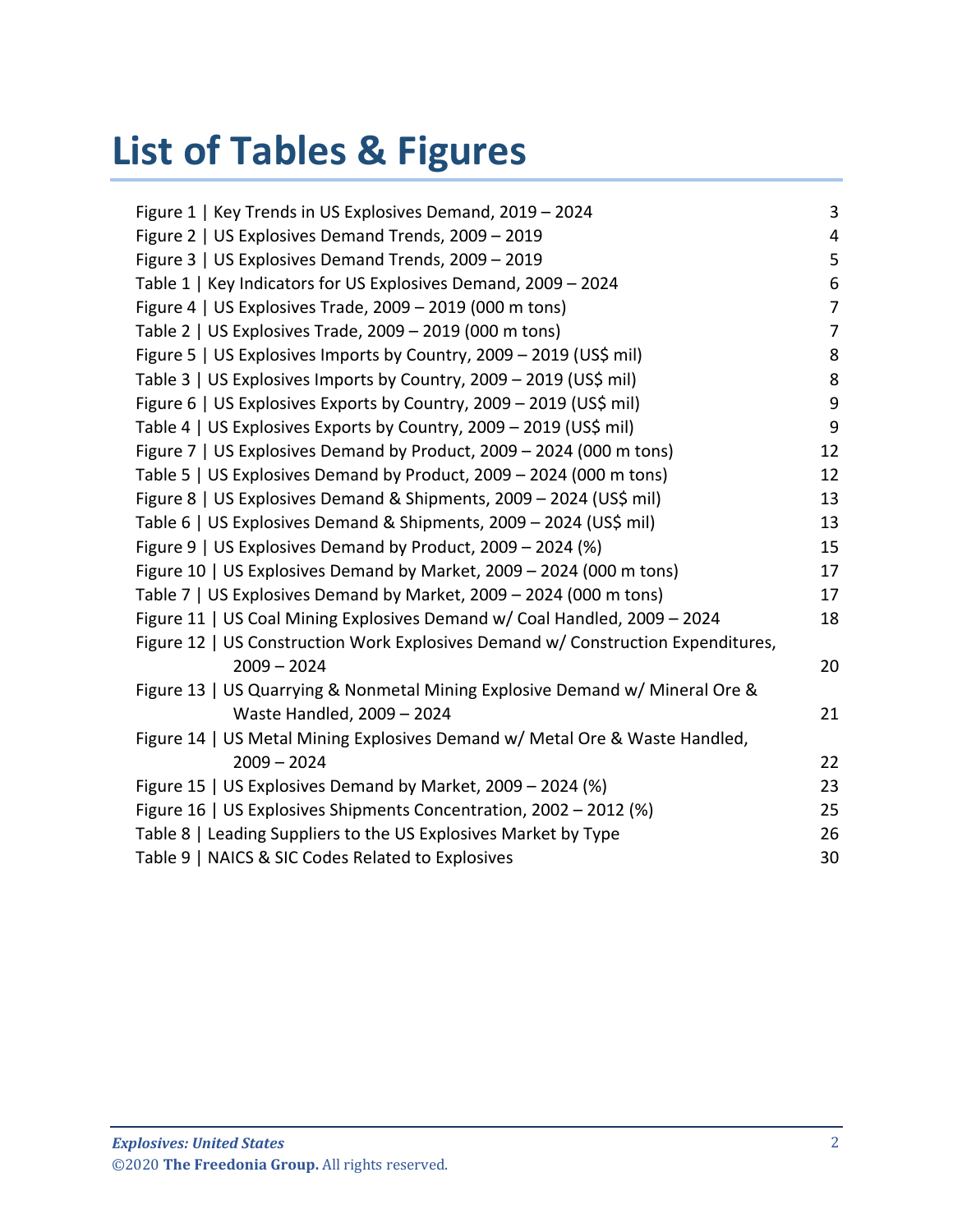# <span id="page-3-0"></span>**About This Report**

# <span id="page-3-1"></span>**Scope**

This report forecasts to 2024 US explosives demand and shipments in metric tons and nominal US dollars. Total demand by volume is segmented by product in terms of:

- blasting agents and oxidizers
- high explosives

Total demand by volume is also segmented by market as follows:

- coal mining
- construction work
- quarrying and nonmetal mining
- metal mining
- other markets such as oil well perforation, explosion welding, and seismic surveying

To illustrate historical trends, total demand, total shipments, the various segments, and trade are provided in annual series from 2009 to 2019.

The scope of this report encompasses commercial explosives used for industrial purposes. Consumer pyrotechnics, including fireworks, and explosives for military use are excluded. Re-exports of explosives are excluded from demand and trade figures.

Key macroeconomic indicators are also provided with quantified trends. Other various topics, including profiles of pertinent leading companies, are covered in this report. A full outline of report items by page is available in the Table of Contents.

## <span id="page-3-2"></span>**Sources**

*Explosives: United States* (FF35018) represents the synthesis and analysis of data from various secondary, macroeconomic, and demographic sources, such as:

- firms participating in the industry, and their suppliers and customers
- government/public agencies
- intergovernmental and non-governmental organizations
- trade associations and their publications
- the business and trade press
- indicator forecasts by The Freedonia Group
- the findings of other reports and studies by The Freedonia Group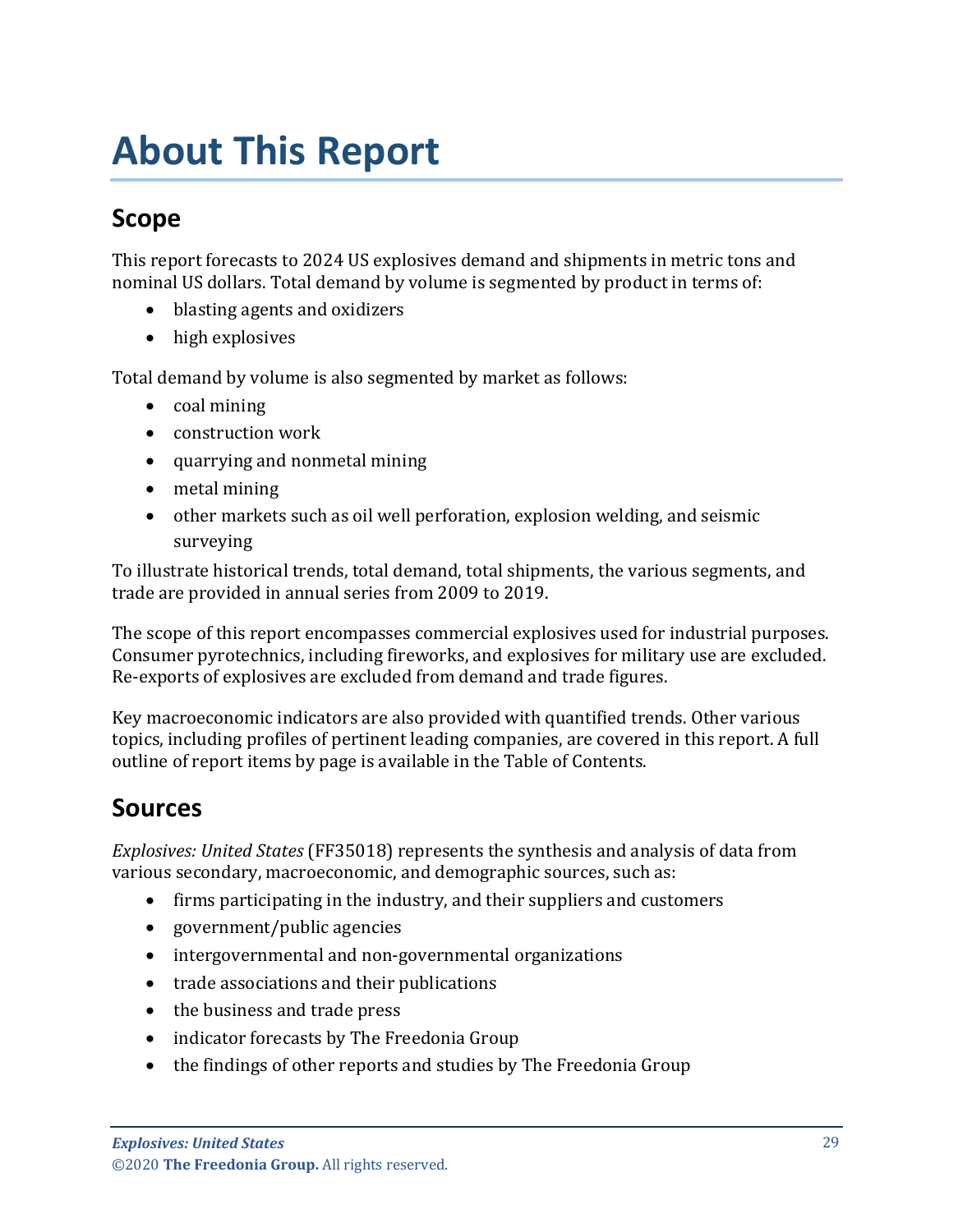Specific sources and additional resources are listed in the Resources section of this publication for reference and to facilitate further research.

## <span id="page-4-0"></span>**Industry Codes**

<span id="page-4-2"></span>

| Table 9   NAICS & SIC Codes Related to Explosives |                          |      |                                           |  |
|---------------------------------------------------|--------------------------|------|-------------------------------------------|--|
| <b>NAICS/SCIAN 2017</b><br><b>SIC</b>             |                          |      |                                           |  |
| North American Industry Classification System     |                          |      | <b>Standard Industrial Classification</b> |  |
| 325920                                            | Explosives manufacturing | 2892 | Explosives                                |  |

Source: US Census Bureau

# <span id="page-4-1"></span>**Freedonia Methodology**

The Freedonia Group, a subsidiary of MarketResearch.com, has been in business for more than 30 years and in that time has developed a comprehensive approach to data analysis that takes into account the variety of industries covered and the evolving needs of our customers.

Every industry presents different challenges in market sizing and forecasting, and this requires flexibility in methodology and approach. Freedonia methodology integrates a variety of quantitative and qualitative techniques to present the best overall picture of a market's current position as well as its future outlook: When published data are available, we make sure they are correct and representative of reality. We understand that published data often have flaws either in scope or quality, and adjustments are made accordingly. Where no data are available, we use various methodologies to develop market sizing (both top-down and bottom-up) and then triangulate those results to come up with the most accurate data series possible. Regardless of approach, we also talk to industry participants to verify both historical perspective and future growth opportunities.

Methods used in the preparation of Freedonia market research include, but are not limited to, the following activities: comprehensive data mining and evaluation, primary research, consensus forecasting and analysis, ratio analysis using key indicators, regression analysis, end use growth indices and intensity factors, purchase power parity adjustments for global data, consumer and end user surveys, market share and corporate sales analysis, product lifespan analysis, product or market life cycle analysis, graphical data modeling, long-term historical trend analysis, bottom-up and top-down demand modeling, and comparative market size ranking.

Freedonia quantifies trends in various measures of growth and volatility. Growth (or decline) expressed as an average annual growth rate (AAGR) is the least squares growth rate, which takes into account all available datapoints over a period. The volatility of datapoints around a least squares growth trend over time is expressed via the coefficient of determination, or  $r^2$ . The most stable data series relative to the trend carries an  $r^2$  value of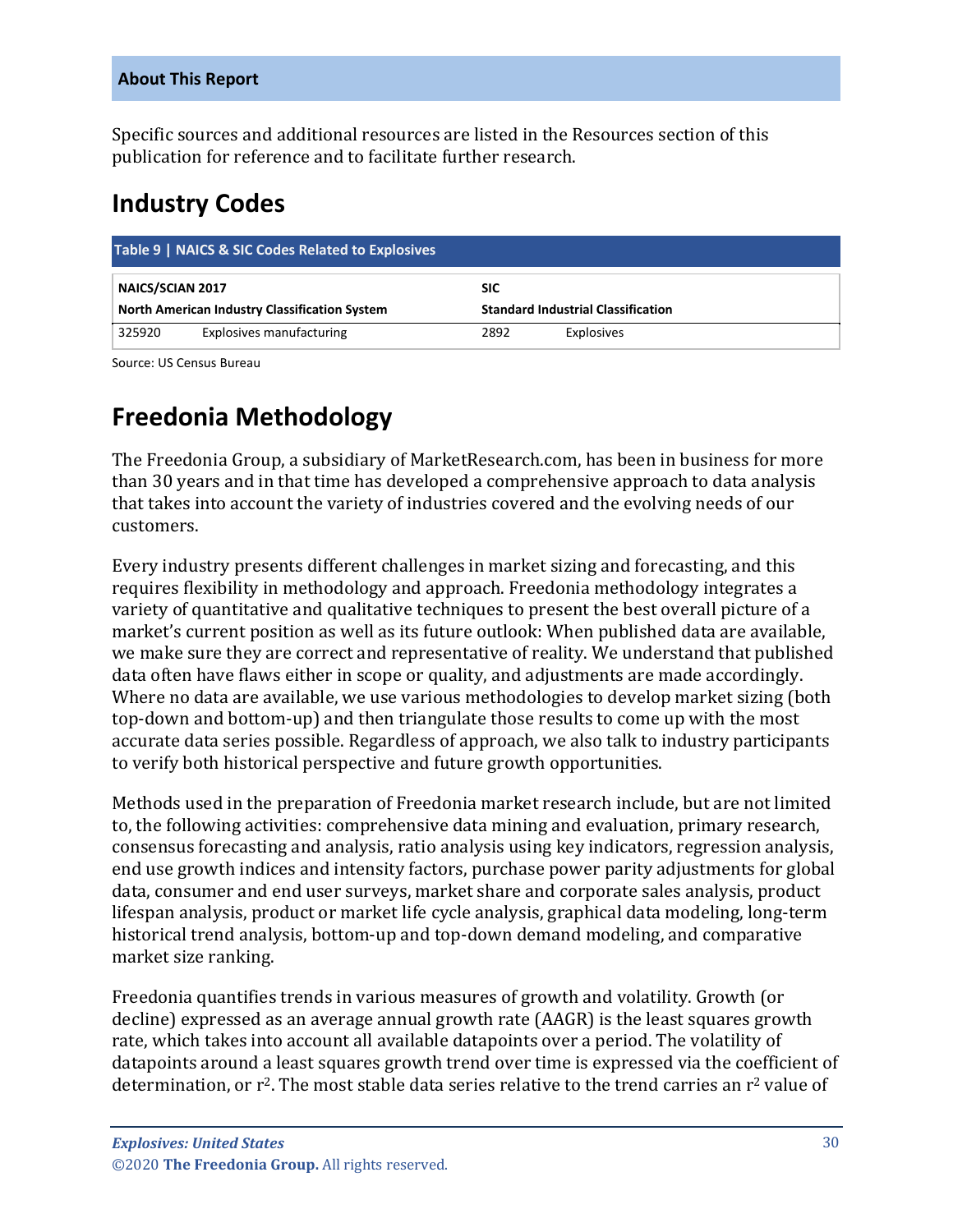#### **About This Report**

1.0; the most volatile – 0.0. Growth calculated as a compound annual growth rate (CAGR) employs, by definition, only the first and last datapoints over a period. The CAGR is used to describe forecast growth, defined as the expected trend beginning in the base year and ending in the forecast year. Readers are encouraged to consider historical volatility when assessing particular annual values along the forecast trend, including in the forecast year.

## **Copyright & Licensing**

The full report is protected by copyright laws of the United States of America and international treaties. The entire contents of the publication are copyrighted by The Freedonia Group.